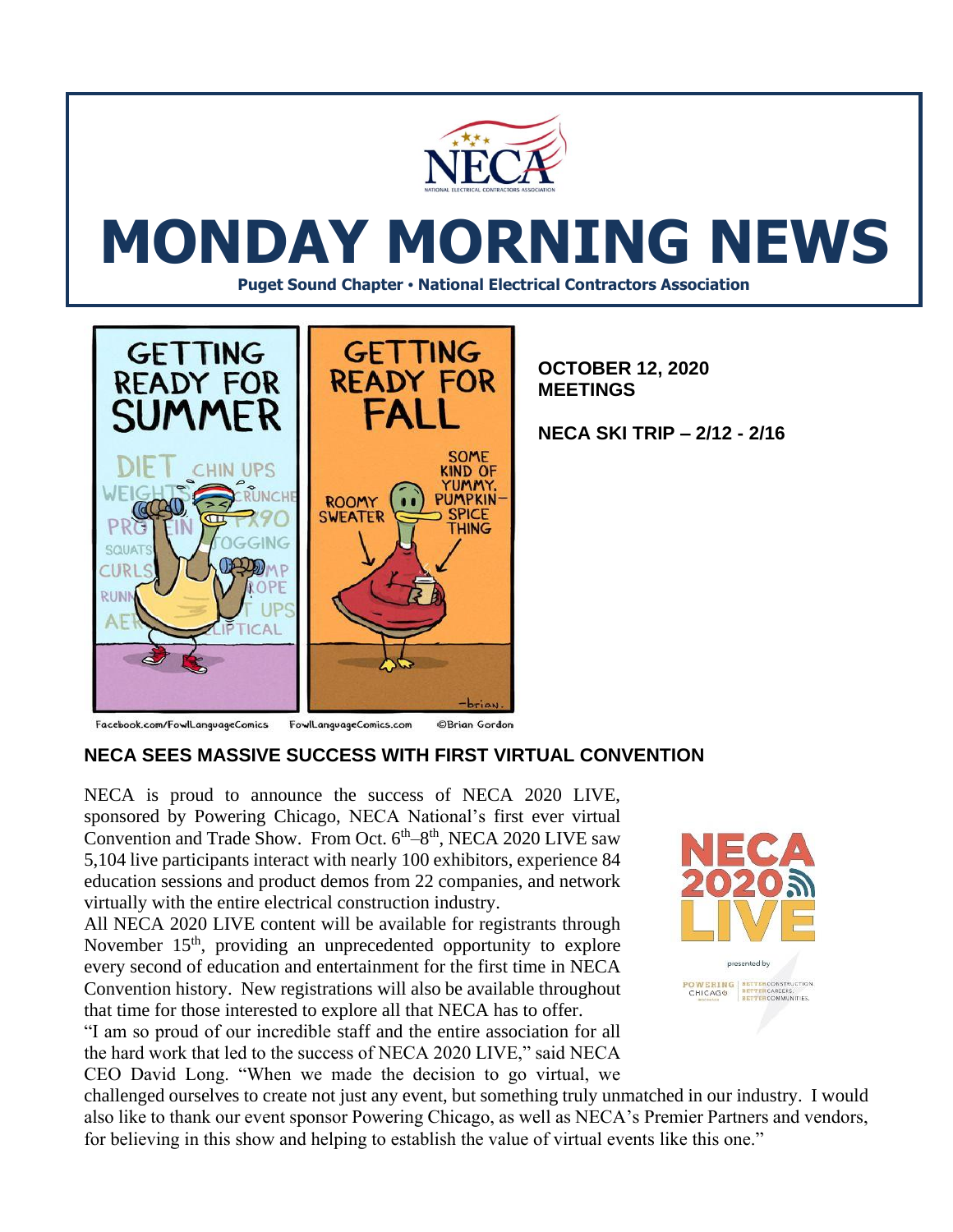#### **WILLIAM C. ORGILL HONORED WITH ROBERT L. HIGGINS ASSOCIATION EXECUTIVE DISTINGUISHED SERVICE AWARD**



NECA has named William (Bill) C. Orgill, Executive Director, Western Region the recipient of the 2020 Robert L. Higgins Association Executive Distinguished Service Award. Orgill was honored on Thursday, October 8, 2020, during NECA 2020 LIVE, the virtual Convention and Trade Show. This award was established to recognize staff executives and chapter managers for their exceptional contributions to the association.

Orgill has brought positive change to the association throughout his career and has been an excellent advocate for the industry. He began his career with NECA in 1987, as a Chapter Executive for the Oregon Pacific-Cascade Chapter. During his time there, he increased Chapter membership from 18 to 25, and improved the market share of the member companies. He worked with other Chapter Executives on legislative issues in the State of Oregon and built a strong

legislative coalition, renewing NECA's influence on such matters in the state. He partnered with labor to create an agreement that allowed material handlers to do any work that does not require a license, thus lowering composite crew costs. Nationally, Orgill worked as a Western Region Field Representative for the 8th District for 11 years, then moved to the 6th District for nine years. He collaborated with the IBEW on an Industry Awareness Program, which worked with Chapters and Unions to discuss and raise awareness of the NECA-IBEW partnership. He eventually became the Executive Director of NECA's Western Region, where he continues to prioritize Labor Relations as a member of the Council on Industrial Relations. Congratulations Bill!!!!

#### **FREE SAFETY WEBINAR – THREE ELECTRICAL SAFETY ELEMENTS TO USE TODAY**

World renowned electrical safety experts, Hugh Hoagland and Zarheer Jooma will be delivering a free webinar and discussing the importance of Electrical Safery, Risk Assessment, and Minimum Electrical Maintenance Requirements. They will guide you in implementing these concepts into a workable safety plan that can be successful in your workplace. If you or anyone in your firm is interested in attending, you can register by clicking [here.](https://e-hazard.com/free-webinar-3-electrical-safety-elements-to-use-today/)

#### **CRANES STILL RISING IN SEATTLE – UNLILKE MOST AREAS IN NORTH AMERICA**

For the first time since July 2017, the number of cranes in North American cities has decreased, according to [Rider Levett Bucknall's newest crane count.](https://www.documentcloud.org/documents/7222540-Q3-2020-Crane-Index.html) The [biannual count dropped by 40 cranes,](https://www.documentcloud.org/documents/7222549-RLB-Crane-Count-History-Q3-2020.html) 455 to 415, from Q1 to Q3 2020.

Toronto still holds the crown for most cranes in a North American city, with 124, towering above all other metropolitan areas recorded. Of the 14 measured cities, only Phoenix, Seattle, Toronto and Washington, D.C., saw an increase in the number of cranes.

Five of the 14 cities: Chicago, Denver, Las Vegas, New York and San Francisco experienced what RLB called a "significant decrease," dropping between 27% and 76%.